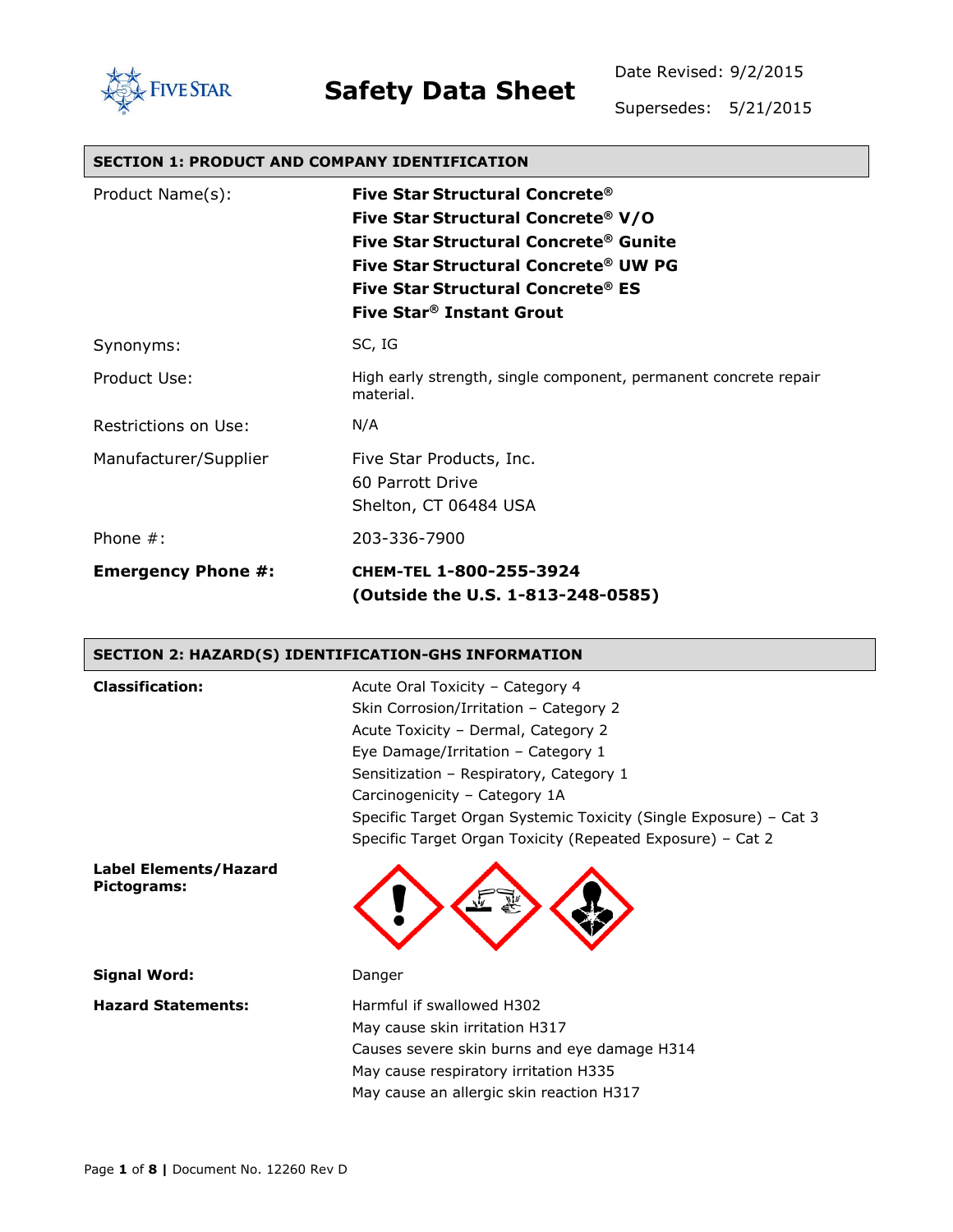| <b>VE STAR</b>                                        | <b>Safety Data Sheet</b>                                                                                                                                                                                                                                                                                                                                                                                                                                                                                                                                                                                                                                                                                         | Date Revised: 9/2/2015<br>Supersedes: 5/21/2015                        |
|-------------------------------------------------------|------------------------------------------------------------------------------------------------------------------------------------------------------------------------------------------------------------------------------------------------------------------------------------------------------------------------------------------------------------------------------------------------------------------------------------------------------------------------------------------------------------------------------------------------------------------------------------------------------------------------------------------------------------------------------------------------------------------|------------------------------------------------------------------------|
|                                                       | May cause cancer by inhalation H350<br>May cause damage to organs through prolonged or repeat exposure<br>H373                                                                                                                                                                                                                                                                                                                                                                                                                                                                                                                                                                                                   |                                                                        |
| <b>Precautionary</b><br><b>Statements/Prevention:</b> | Do not breathe dust, fume, gas, mist, vapors, or spray, P260.<br>Wash thoroughly after handling, P264.<br>Do not eat, drink or smoke when using this product, P270.<br>P <sub>272</sub><br>Wear protective gloves, protective clothing, eye protection and face<br>protection, P280.<br>Wear respiratory protection, P284.                                                                                                                                                                                                                                                                                                                                                                                       | Contaminated work clothing should not be allowed out of the workplace, |
| <b>Response:</b>                                      | If swallowed: Rinse mouth. Do NOT induce vomiting, P330, P331.<br>If on skin (or hair): Take off immediately all contaminated clothing.<br>Rinse skin with water/shower, P361, P353.<br>If inhaled: Remove person to fresh air and keep comfortable for<br>breathing, P340.<br>If in eyes: Rinse cautiously with water for several minutes, P351.<br>Remove contact lenses, if present and easy to do. Continue rinsing,<br>P338.<br>Immediately call a poison center or doctor, P310.<br>If skin irritation or rash occurs, P333: Get medical advice/attention,<br>P313.<br>If experiencing respiratory symptoms, P342: Call a poison center or<br>doctor, P310. Wash contaminated clothing before reuse, P363. |                                                                        |
| Storage:                                              | Store locked up.                                                                                                                                                                                                                                                                                                                                                                                                                                                                                                                                                                                                                                                                                                 |                                                                        |
| Disposal:                                             | Dispose of contents/container in accordance with applicable regional,<br>national, and local laws and regulations.                                                                                                                                                                                                                                                                                                                                                                                                                                                                                                                                                                                               |                                                                        |
| <b>Hazards Not Otherwise</b><br><b>Classified:</b>    | Not applicable                                                                                                                                                                                                                                                                                                                                                                                                                                                                                                                                                                                                                                                                                                   |                                                                        |

| <b>SECTION 3: COMPOSITION/INFORMATION ON INGREDIENTS</b> |                                 |            |           |
|----------------------------------------------------------|---------------------------------|------------|-----------|
| <b>Hazardous</b><br>Ingredient(s)                        | Common<br><b>Name/Synonyms</b>  | CAS No.    | % wt/wt   |
| <b>Portland Cement</b>                                   | Hydraulic cement                | 65997-15-1 | $30 - 60$ |
| <b>Blended Hydraulic</b><br>Cement                       | n/a                             | TS         | $30 - 60$ |
| Quartz                                                   | Silicon Dioxide, Silica<br>Sand | 14808-60-7 | $40 - 60$ |

#### **SECTION 4: FIRST AID MEASURES**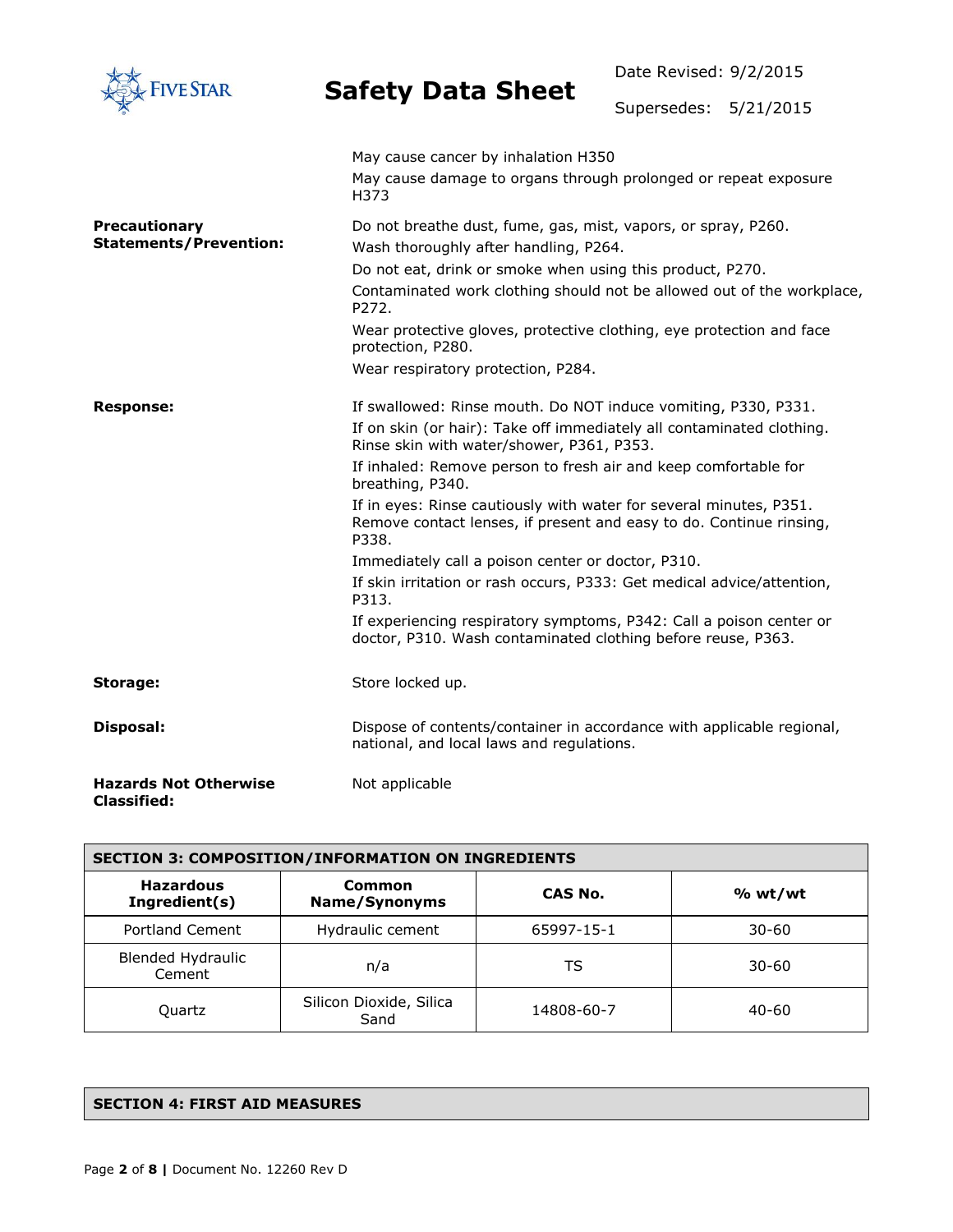

Date Revised: 9/2/2015

Supersedes: 5/21/2015

| Inhalation:                | If inhaled: Remove person to fresh air and keep comfortable for<br>breathing.                                                                                                                                                                                |
|----------------------------|--------------------------------------------------------------------------------------------------------------------------------------------------------------------------------------------------------------------------------------------------------------|
| Eye Contact:               | If experiencing respiratory symptoms call poison center or doctor.<br>If in eyes: Rinse cautiously with water for at least 30 minutes. Remove<br>contact lenses, if present and easy to do. Continue rinsing.<br>Immediately call a poison center or doctor. |
| <b>Skin Contact:</b>       | If on skin (or hair): Take off immediately all contaminated clothing.<br>Rinse skin with water/shower for at least 15 minutes. Immediately call<br>a poison center or doctor if irritation develops. Wash contaminated<br>clothing before reuse.             |
| Ingestion:                 | If swallowed: Rinse mouth. Do NOT induce vomiting. Immediately call<br>a poison center or doctor. If vomiting occurs naturally, have victim lean<br>forward to reduce the risk of aspiration. Never give anything by mouth<br>to an unconscious person.      |
| <b>General Advice:</b>     | In case of accident or if you feel unwell, seek medical advice<br>immediately (show the label or SDS where possible).                                                                                                                                        |
| <b>Note to Physicians:</b> | Symptoms may not appear immediately. Treat symptomatically.                                                                                                                                                                                                  |

| <b>SECTION 5: FIRE-FIGHTING MEASURES</b>                 |                                                                                                                                                                                                                                                                       |  |
|----------------------------------------------------------|-----------------------------------------------------------------------------------------------------------------------------------------------------------------------------------------------------------------------------------------------------------------------|--|
| <b>Flammability and Explosion</b><br><b>Information:</b> | Not flammable or combustible by OSHA/WHMIS criteria.                                                                                                                                                                                                                  |  |
| <b>Sensitivity to Mechanical</b><br>Impact:              | This material is not sensitive to mechanical impact.                                                                                                                                                                                                                  |  |
| <b>Sensitivity to Static</b><br>Discharge:               | This material is sensitive to static discharge at temperatures at or<br>above the flash point.                                                                                                                                                                        |  |
| <b>MEANS OF EXTINCTION</b>                               |                                                                                                                                                                                                                                                                       |  |
| <b>Suitable Extinguishing Media:</b>                     | Small Fire: Dry chemical, CO2, or water spray.<br>Large Fire: Dry chemical, CO2, alcohol-resistant foam or water spray.<br>Move containers from fire area if you can do it without risk. Dike fire-<br>control water for later disposal; do not scatter the material. |  |
| <b>Unsuitable Extinguishing</b><br>Media:                | Not available                                                                                                                                                                                                                                                         |  |
| <b>Product of Combustion:</b>                            | Non-combustible                                                                                                                                                                                                                                                       |  |
| <b>Protection of Firefighters:</b>                       | As in any fire, wear self-contained breathing apparatus pressure-<br>demand, MSHA/NIOSH (approved or equivalent) and full protective<br>gear.                                                                                                                         |  |

| <b>SECTION 6: ACCIDENTAL RELEASE MEASURES</b> |                                                                                                                  |  |
|-----------------------------------------------|------------------------------------------------------------------------------------------------------------------|--|
| <b>Emergency Procedures:</b>                  | Use personal protective equipment. Ensure adequate ventilation. Keep<br>people from spill. Avoid dust formation. |  |
| <b>Personal Precautions:</b>                  | Avoid inhalation of dust. Do not get into eyes, on skin, or clothing.                                            |  |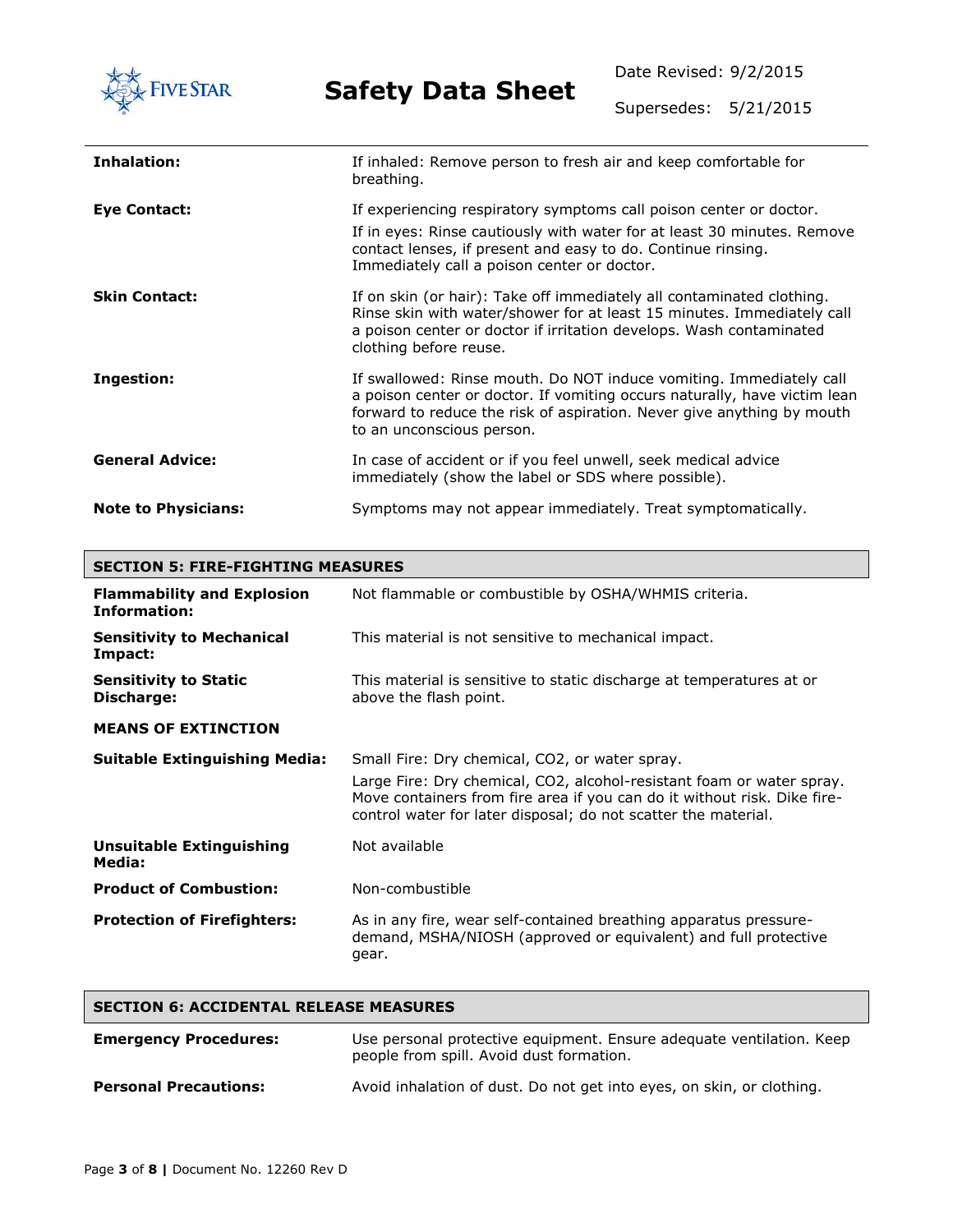Date Revised: 9/2/2015 **FIVE STAR Safety Data Sheet** Supersedes: 5/21/2015 **Environmental Precautions:** The environmental impact of this product has not been fully investigated. **Methods for Containment:** Cover powder spill with plastic sheet or tarp to minimize spreading. Collect this material into a disposal container by sucking or sweeping up. **Methods for Cleanup:** Pick up and transfer to properly labeled containers. **Other Information:** See Section 13 for disposal considerations.

| <b>SECTION 7: HANDLING AND STORAGE</b> |                                                                                                                                                                                                  |  |
|----------------------------------------|--------------------------------------------------------------------------------------------------------------------------------------------------------------------------------------------------|--|
| Handling:                              | Wear personal protective equipment. Ensure adequate ventilation.<br>Avoid dust formation. Do not breathe dust. Prevent contact with skin,<br>eyes, and clothing. Wash thoroughly after handling. |  |
| Storage:                               | Keep containers tightly closed in a cool, dry, and well-ventilated place.<br>Store locked up.                                                                                                    |  |

#### **SECTION 8: EXPOSURE CONTROLS/PERSONAL PROTECTION**

| <b>Exposure Guidelines</b> |
|----------------------------|
|                            |

| Component                   | CAS No.    | <b>ACGIH TLV</b>                                                                                                             | <b>OSHA PEL</b>                                                                                                                                                                                                                            |
|-----------------------------|------------|------------------------------------------------------------------------------------------------------------------------------|--------------------------------------------------------------------------------------------------------------------------------------------------------------------------------------------------------------------------------------------|
| Portland cement             | 65997-15-1 | TWA: $1 \text{mg/m}^3$<br>particulate matter<br>containing no asbestos<br>and <1% crystalline<br>silica, respirable fraction | TWA: $15 \text{ mg/m}^3$ total dust<br>TWA: 5 mg/m <sup>3</sup> respirable<br>fraction (vacated) TWA: 10<br>$mg/m3$ total<br>dust<br>(vacated) TWA: $5 \text{ mg/m}^3$<br>respirable fraction<br>TWA: 50 mppcf &It1%<br>Crystalline silica |
| Blended Hydraulic<br>Cement | TS         | TWA: $1 \text{mg/m}^3$<br>particulate matter<br>containing no asbestos<br>and <1% crystalline<br>silica, respirable fraction | TWA: $15 \text{ mg/m}^3$ total dust<br>TWA: $5 \text{ mg/m}^3$ respirable<br>fraction (vacated) TWA: 10<br>$mg/m3$ total<br>dust<br>(vacated) TWA: 5 mg/m <sup>3</sup><br>respirable fraction<br>TWA: 50 mppcf <1%<br>Crystalline silica   |
| Quartz                      | 14808-60-7 | TWA: $0.025mg/m3$<br>respirable fraction                                                                                     | 30/(%SiO2+2) mg/m <sup>3</sup> TWA,<br>Total Dust; 250/% SiO2+5)<br>mppcf TWA, respirable fraction;<br>10/(%SiO2+2) mg/m <sup>3</sup> TWA,<br>respirable<br>TWA: $0.1 \text{ mg/m}^3$ (vacated)                                            |

PEL: Permissible Exposure Limit TLV: Threshold Limit Value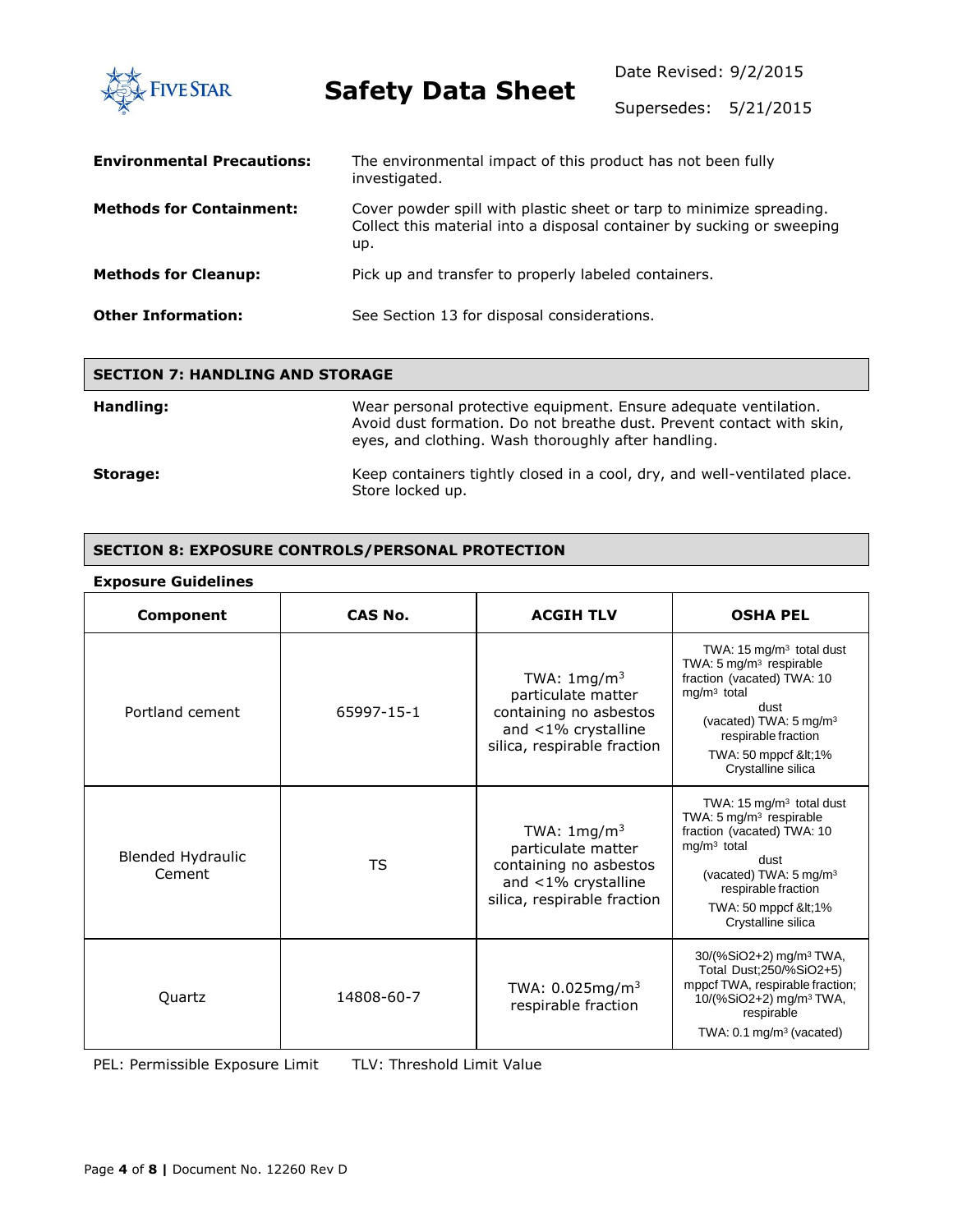

| <b>Engineering Controls:</b>                     | Not normally required.                                                                                                                                                                                                                                                                                                               |
|--------------------------------------------------|--------------------------------------------------------------------------------------------------------------------------------------------------------------------------------------------------------------------------------------------------------------------------------------------------------------------------------------|
| PERSONAL PROTECTIVE EQUIPMENT (PPE)              |                                                                                                                                                                                                                                                                                                                                      |
| <b>Eye/Face Protection:</b>                      | Tightly fitting safety goggles                                                                                                                                                                                                                                                                                                       |
| <b>Hand Protection:</b>                          | Impervious gloves. Impervious clothing.                                                                                                                                                                                                                                                                                              |
| <b>Skin and Body Protection:</b>                 | Impervious gloves. Impervious clothing.                                                                                                                                                                                                                                                                                              |
| <b>Respiratory Protection:</b>                   | If exposure limits are exceeded or irritation is experienced,<br>NIOSH/MSHA approved respiratory protection should be worn. Positive-<br>pressure supplied air respirators may be required for high airborne<br>contaminant concentrations. Respiratory protection must be provided<br>in accordance with current local regulations. |
| <b>General Hygiene</b><br><b>Considerations:</b> | Handle according to established industrial hygiene and safety practices.                                                                                                                                                                                                                                                             |

| <b>SECTION 9: PHYSICAL AND CHEMICAL PROPERTIES</b> |                                         |  |
|----------------------------------------------------|-----------------------------------------|--|
| <b>Appearance:</b>                                 | Solid powder                            |  |
| Color:                                             | Gray, tan, brown                        |  |
| Odor:                                              | Mild                                    |  |
| <b>Odor Threshold:</b>                             | n/a                                     |  |
| <b>Physical State:</b>                             | Solid, powder                           |  |
| pH:                                                | Approximately 12 when mixed with water. |  |
| <b>Melting Point / Freezing Point:</b>             | n/a                                     |  |
| <b>Initial Boiling Point:</b>                      | n/a                                     |  |
| <b>Boiling Point:</b>                              | n/a                                     |  |
| <b>Flash Point:</b>                                | n/a                                     |  |
| <b>Evaporation Rate:</b>                           | n/a                                     |  |
| Flammability (solid, gas):                         | n/a                                     |  |
| <b>Lower Flammability Limit:</b>                   | n/a                                     |  |
| <b>Upper Flammability Limit:</b>                   | n/a                                     |  |
| <b>Vapor Pressure:</b>                             | n/a                                     |  |
| <b>Vapor Density:</b>                              | n/a                                     |  |
| <b>Relative Density:</b>                           | n/a                                     |  |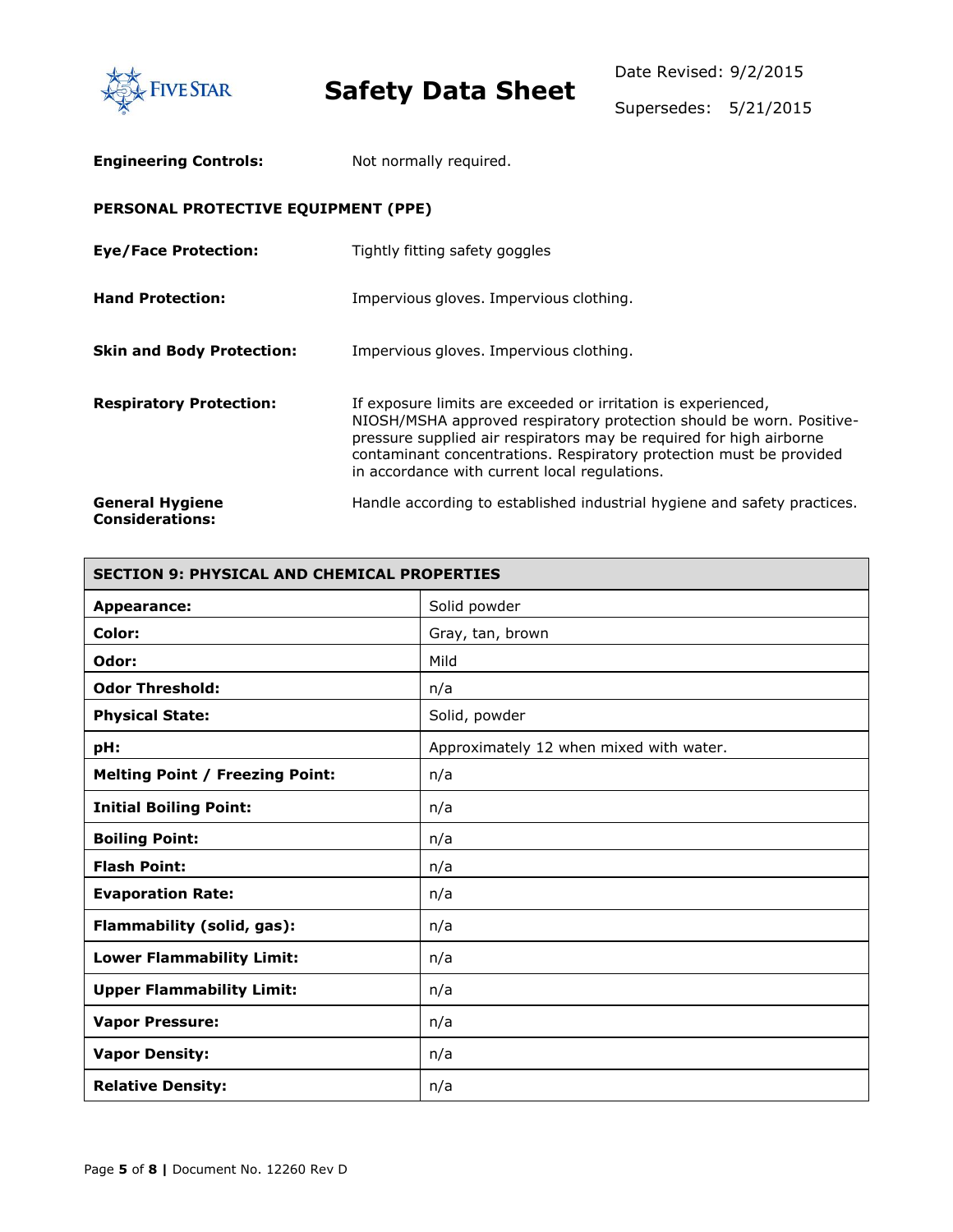

Date Revised: 9/2/2015

Supersedes: 5/21/2015

| Solubility:                                    | Slight, 0.2-0.5% |
|------------------------------------------------|------------------|
| <b>Partition Coefficient: n-Octanol/Water:</b> | n/a              |
| <b>Auto-ignition Temperature:</b>              | n/a              |
| <b>Decomposition Temperature:</b>              | n/a              |
| <b>Viscosity:</b>                              | n/a              |
| Percent Volatile, wt.%:                        | n/a              |
| VOC Content, wt.%:                             | n/a              |
| <b>Density:</b>                                | n/a              |
| <b>Coefficient of Water/Oil Distribution:</b>  | n/a              |

| <b>SECTION 10: STABILITY AND REACTIVITY</b>          |                                                                                                    |  |  |  |
|------------------------------------------------------|----------------------------------------------------------------------------------------------------|--|--|--|
| <b>Chemical Stability:</b>                           | Stable under recommended storage conditions.                                                       |  |  |  |
| <b>Possibility of Hazardous</b><br><b>Reactions:</b> | None under normal processing.                                                                      |  |  |  |
| <b>Conditions to Avoid:</b>                          | Exposure to water - product may harden on contact with water.<br>Manage dust formation during use. |  |  |  |
| <b>Incompatible Materials:</b>                       | Strong acids.                                                                                      |  |  |  |

#### **SECTION 11: TOXICOLOGICAL INFORMATION**

Information on likely routes of exposure.

| <b>Product information:</b> |                                                                   |
|-----------------------------|-------------------------------------------------------------------|
| Inhalation:                 | Irritating to respiratory system. Irritating to mucous membranes. |
| Eye contact:                | Risk of serious damage to eyes.                                   |
| <b>Skin contact:</b>        | Irritating to skin. May cause allergic skin reaction              |
| Ingestion:                  | Harmful if swallowed.                                             |
| Component information:      |                                                                   |

#### **Component information:**

| Chemical Name: Quartz | LD50 Oral: 500 mg/kg (Rat) ACGIH: A2 - Suspected Human Carcinogen                         |
|-----------------------|-------------------------------------------------------------------------------------------|
|                       | IARC: Group $1$ – Carcinogenic to humans OSHA: X-present                                  |
|                       | Delayed and immediate effects and also chronic effects from short and long term exposure. |

| <b>SECTION 12: ECOLOGICAL INFORMATION</b> |                                                                              |
|-------------------------------------------|------------------------------------------------------------------------------|
| <b>Toxicity:</b>                          |                                                                              |
| <b>Aquatic Toxicity:</b>                  | The environmental impact of this product has not been fully<br>investigated. |
| <b>Persistence and</b><br>Degradability:  | No information available.                                                    |
| <b>Bio-accumulative Potential:</b>        | Does not accumulate in organisms                                             |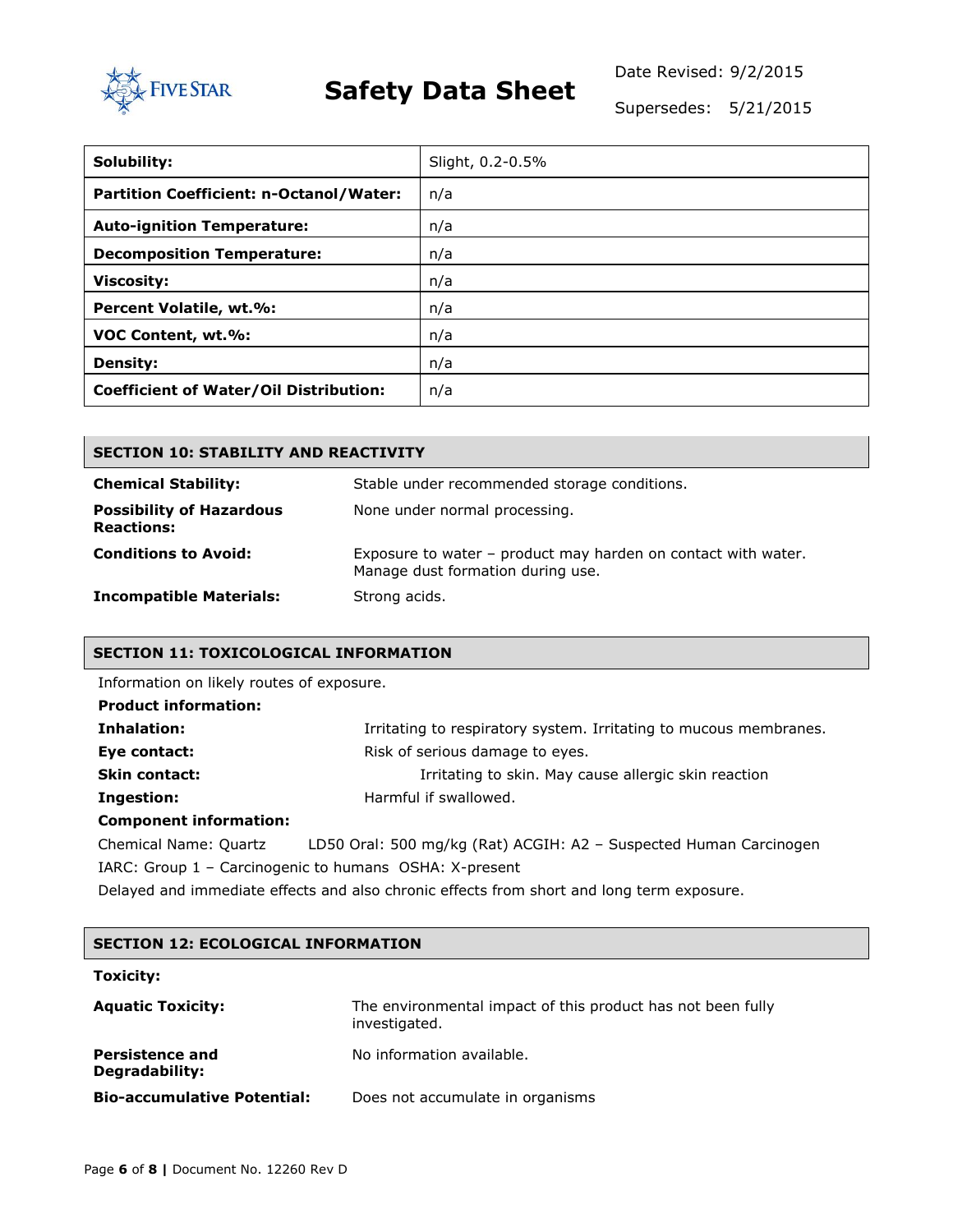

Supersedes: 5/21/2015

| <b>Mobility in Soil:</b>                           | No further relevant information available                                                                                                                                                                                                                                                                                                                                                                                                              |
|----------------------------------------------------|--------------------------------------------------------------------------------------------------------------------------------------------------------------------------------------------------------------------------------------------------------------------------------------------------------------------------------------------------------------------------------------------------------------------------------------------------------|
| <b>Ecotoxical Effects</b><br><b>Remark:</b>        | No information available.                                                                                                                                                                                                                                                                                                                                                                                                                              |
| <b>Additional Ecological</b><br><b>Information</b> | No information available.                                                                                                                                                                                                                                                                                                                                                                                                                              |
| <b>General Notes:</b>                              | This statement was deduced from products with a similar structure or<br>composition. Due to available data on eliminability/decomposition and<br>bio-accumulation potential prolonged term damage of the environment<br>cannot be excluded. Do not allow undiluted product or large quantities<br>of it to reach ground water, water course or sewage system. Also<br>poisonous for fish and plankton in water bodies. Toxic for aquatic<br>organisms. |
| <b>PBT Assessment:</b>                             | N/A                                                                                                                                                                                                                                                                                                                                                                                                                                                    |
| <b>vPvB Assessment:</b>                            | N/A                                                                                                                                                                                                                                                                                                                                                                                                                                                    |
| <b>Other Adverse Effects:</b>                      | No further relevant information available                                                                                                                                                                                                                                                                                                                                                                                                              |

### **SECTION 13: DISPOSAL CONSIDERATIONS**

| <b>Waste Treatment Methods</b> | May be disposed of in an unrestricted sanitary landfill.<br>This material as supplied is not a hazardous waste according to Federal<br>regulations (40CFR261). This material could become a hazardous |  |  |  |  |
|--------------------------------|-------------------------------------------------------------------------------------------------------------------------------------------------------------------------------------------------------|--|--|--|--|
| <b>Recommendation:</b>         | waste if it is mixed with or otherwise comes in contact with a<br>hazardous waste, if chemical additions are made to this material, or if<br>the material is processed or otherwise altered.          |  |  |  |  |
| <b>Uncleaned Packaging</b>     |                                                                                                                                                                                                       |  |  |  |  |
| <b>Recommendation:</b>         | Disposal must be made according to official regulations. Do not re-use<br>empty containers.                                                                                                           |  |  |  |  |

| <b>SECTION 14: TRANSPORT INFORMATION</b>                                                        |                |
|-------------------------------------------------------------------------------------------------|----------------|
| US DEPARTMENT of<br><b>TRANSPORTATION (DOT)</b><br><b>Proper Shipping Name:</b>                 | Not regulated. |
| Class:                                                                                          | n/a            |
| UN $#$ :                                                                                        | n/a            |
| <b>Packing Group:</b>                                                                           | n/a            |
| <b>CANADA Transportation of</b><br><b>Dangerous Goods (TDG)</b><br><b>Proper Shipping Name:</b> | Not regulated. |

**Class:** n/a